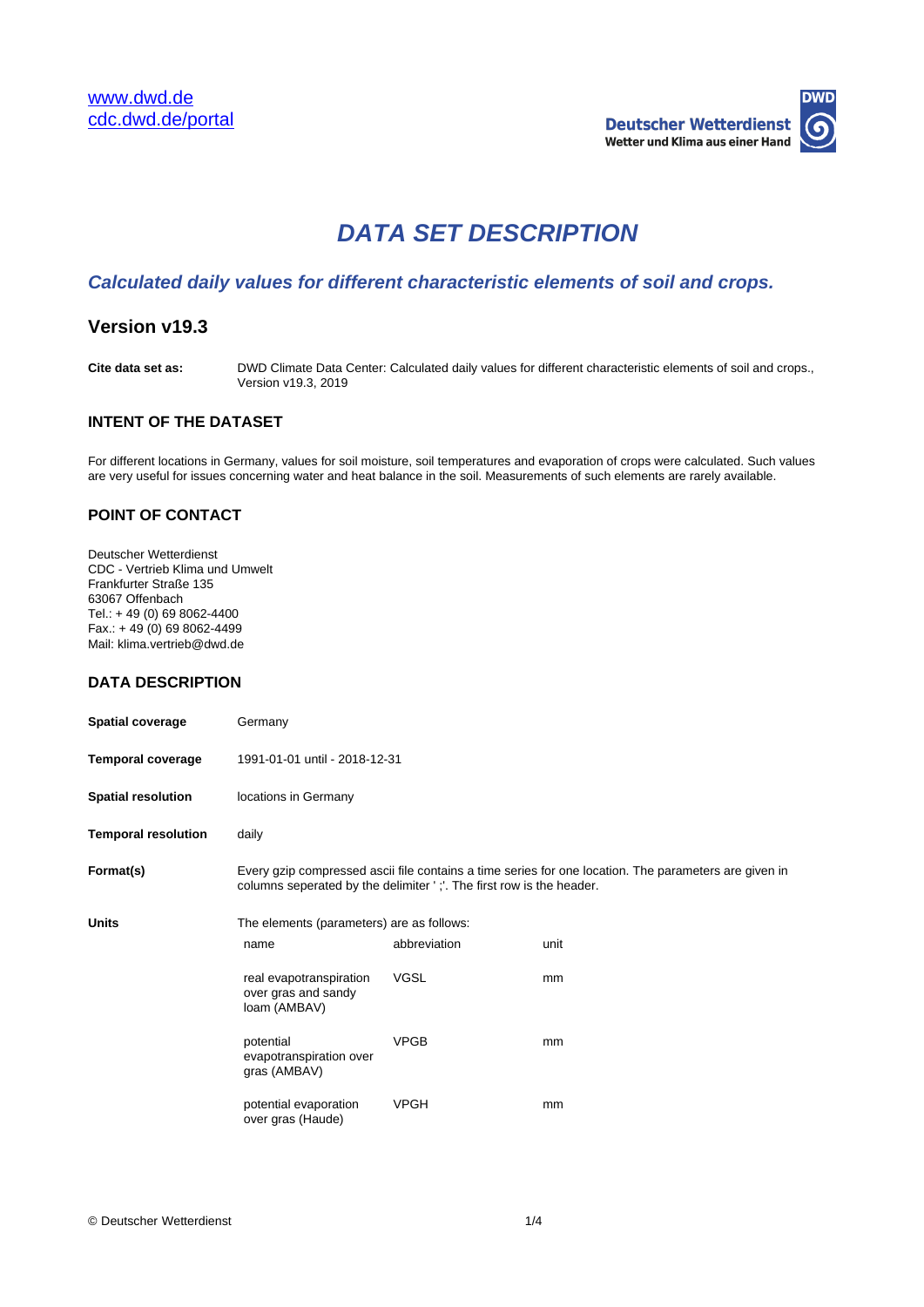| mean daily soil<br>temperature in 5 cm<br>depth for uncovered<br>typical soil                            | TS05        | °C   |
|----------------------------------------------------------------------------------------------------------|-------------|------|
| mean daily soil<br>temperature in 10 cm<br>depth for uncovered<br>typical soil                           | <b>TS10</b> | °C   |
| mean daily soil<br>temperature in 20 cm<br>depth for uncovered<br>typical soil                           | TS20        | °C   |
| mean daily soil<br>temperature in 50 cm<br>depth for uncovered<br>typical soil                           | <b>TS50</b> | °C   |
| mean daily soil<br>temperature in 1 m<br>depth for uncovered<br>typical soil                             | TS100       | °C   |
| frost depth at midday for  ZFUMI<br>uncovered soil                                                       |             | сm   |
| soil moisture under<br>grass and sandy loam<br>between 0 and 10 cm<br>depth in % plant useable<br>water  | <b>BF10</b> | %nFK |
| soil moisture under<br>grass and sandy loam<br>between 10 and 20 cm<br>depth in % plant useable<br>water | <b>BF20</b> | %nFK |
| soil moisture under<br>grass and sandy loam<br>between 20 and 30 cm<br>depth in % plant useable<br>water | <b>BF30</b> | %nFK |
| soil moisture under<br>grass and sandy loam<br>between 30 and 40 cm<br>depth in % plant useable<br>water | <b>BF40</b> | %nFK |
| soil moisture under<br>grass and sandy loam<br>between 40 and 50 cm<br>depth in % plant useable<br>water | <b>BF50</b> | %nFK |
| soil moisture under<br>grass and sandy loam<br>between 50 and 60 cm<br>depth in % plant useable<br>water | BF60        | %nFK |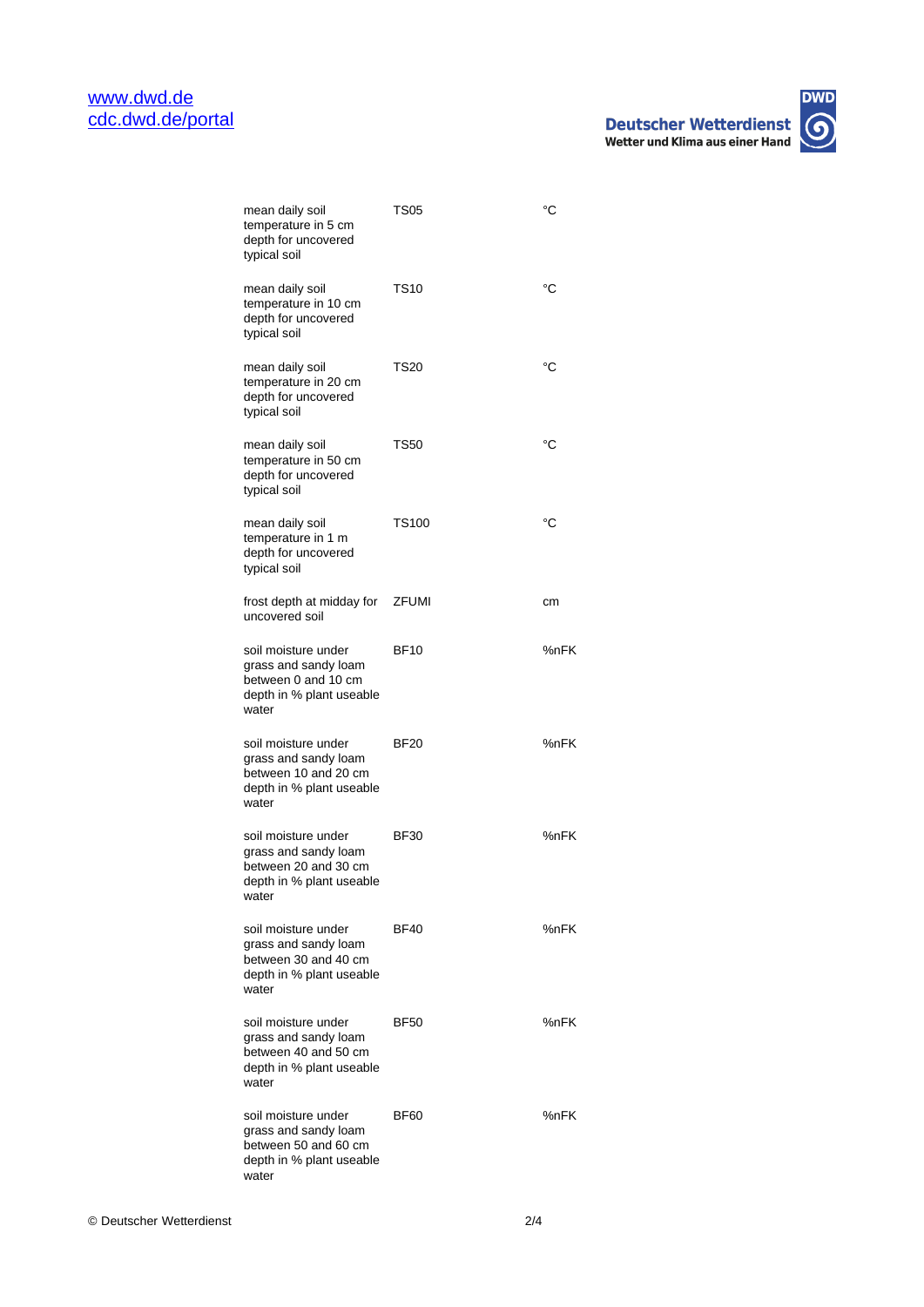

| soil mosture under grass<br>and sandy loam up to 60<br>cm depth (AMBAV)            | <b>BFGSL</b> | %nFK |
|------------------------------------------------------------------------------------|--------------|------|
| soil moisture under<br>grass and loamy sand<br>up to 60 cm depth<br>(AMBAV)        | <b>BFGLS</b> | %nFK |
| mean daily soil<br>temperature in 5 cm<br>depth for uncovered<br>loamy sand        | TSLS05       | °C   |
| mean daily soil<br>temperature in 5 cm<br>depth for uncovered<br>sandy loam        | TSSL05       | °C   |
| depth of thaw layer at<br>midday for covered soil                                  | ZTKMI        | cm   |
| depth of thaw layer at<br>midday for uncovered<br>soil                             | ZTUMI        | cm   |
| potential<br>evaotranspiration<br>over grass (Penman<br>Monteith, FAO formula)     | VPGPM        | mm   |
| potential<br>evapotranspiration over<br>maize (AMBAV)                              | VPMB         | mm   |
| potential<br>evapotranspiration over<br>winter wheat (AMBAV)                       | <b>VPWB</b>  | mm   |
| potential<br>evapotranspiration over<br>sugar beet (AMBAV)                         | VP7B         | mm   |
| real evapotranspiration<br>over grass and loamy<br>sand (AMBAV)                    | VGLS         | mm   |
| real evapotranspiration<br>over winter wheat and<br>loamy sand (AMBAV)             | VWLS         | mm   |
| real evapotranspiration<br>over winter wheat and<br>sandy loam (AMBAV)             | VWSL         | mm   |
| soil moisture under<br>winter wheat and loamy<br>sand up to 60 cm depth<br>(AMBAV) | <b>BFWLS</b> | %nFK |